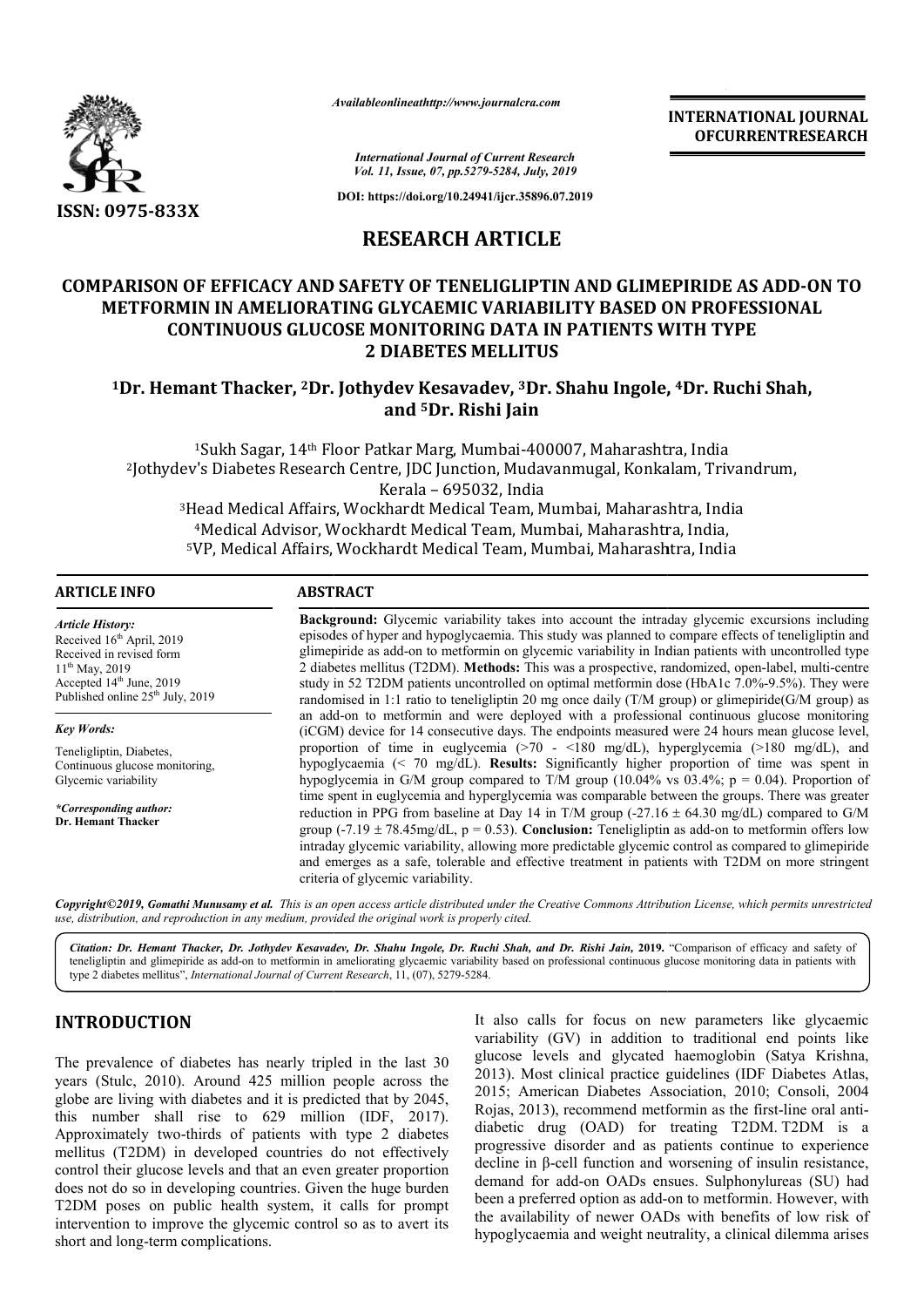while selecting SU as the second line treatment option. SUs have been shown to expedite beta-cell failure and induce apoptosis at rates greater by two to fourfold ( (Sawada, 2018 and Maedler, 2005). This precedes the future risk of early insulin dependence, high prevalence of hypoglycaemia, weight gain, and an increased incidence of cardiovascular events (Liu, 2012; Currie, 2013 and Phung, 2013). On the other hand, newer OADs like DPP4 inhibitors, as a class, have shown to preserve beta-cell function, have weight neutrality or even induce weight loss, and have a low intrinsic risk of hypoglycaemia (Lyu, 2017 and Amori, 2007) since they act in a glucose dependant manner. The American Diabetes Association (ADA), American Association of Clinical Endocrinologists (AACE), European Society, and NICE (UK) guidelines suggest that gliptins should be considered over other oral anti-diabetic therapies after metformin especially if the patient is experiencing an increased incidence of hypoglycemia and/or weight gain (Rodbard, 2009; Nathan, 2009 and 17. NICE, 2018). Maladkar *et al.* (2016) mentioned in their comprehensive review that teneligliptin serves as an appropriate add-on to metformin early in therapy to delay exhaustion of pancreatic islet function. Teneligliptin, a third generation gliptin, is a Class 3 inhibitor with reported five higher activity than sitagliptin (Nabeno, 2013 2013). Its unique "Jshaped anchor-lock domain" provides potent and long duration of action. Further, it has a unique structure and binds to S1, S2, and S2 extensive subsite of DPP-4 enzyme which leads to enhanced potency and selectivity (Nabeno, 2013 and 21. Yoshida, 2012). It also possess other important clinically significant properties like once-a-day administration, maximum inhibition of DPP-4 enzyme within 2 hours, 24 hours glycemic control, minimal drug–drug interaction and elimination by renal and hepatic route (Kishimoto, 2013 and Eto, 2012). It has insulinotropic, glucagonostatic and β-cell salvager properties. cell function, have weight neutrality or even<br>t loss, and have a low intrinsic risk of<br> $\mu$  (Lyu, 2017 and Amori, 2007) since they act in on to metformin early in therapy to delay<br>increatic islet function. Teneligliptin, a third<br>i, is a Class 3 inhibitor with reported fivefold lock domain" provides potent and long duration<br>er, it has a unique structure and binds to S1, S2,<br>ive subsite of DPP-4 enzyme which leads to<br>locy and selectivity (Nabeno, 2013 and 21.<br>). It also possess other important cli is eithering U units accoust the two-measurable considered week and when the state of the state of the state of the state of the state of the state of the state of the state of the state of the state of the state of the s

In countries like India, as SUs and DPP4 inhibitors are preferred as the most cost-effective option as add-on to metformin, this study was planned to compare the glycemic variability with the commonly used SUs and DPP4 inhibitors; glimepiride and teneligliptin respectively. Most of the previous studies relied on self-reported hypoglycaemia and selfmonitoring of blood glucose (SMBG) as indicators of glycemic variability. For better predictability, we compared the effects of teneligliptin and glimepiride as add-on to metformin on glycemic variability in Indian patients with T2DM by analysing 24-h glycemic fluctuations, retrospectively we utilized a professional continuous glucose monitoring (iCGM) system to provide information about the frequency of glycemic fluctuations. The present study is the first of its kind study reporting on effects of teneligliptin plus metforminon glycemic variability from Indian population, and third only, worldwide after two Japanese studies of very small sample size  $(n= 26$  and  $n=10$ , respectively) (Tanaka, 2014 and Tsuchimochi, 2015). dd-on to metformin on<br>ients with T2DM by<br>retrospectively. For this,

## **MATERIAL AND METHODS**

Subjects: This was a prospective, randomised, open-label, multi-centre, controlled clinical trial of 52 T2DM patients aged 30–79 years, who had inadequate glycemic control (HbA1c above 7.0% and below 9.5%) in spite of optimal metformin dose, along with diet and exercise. Exclusion criteria were: i. type 1 diabetes ii. serious infection iii. patients with QT prolongation, arrhythmia or related risk due to underlying severe trauma v. pregnancy, woman of child bearing age not severe trauma v. pregnancy, woman of child bearing age not using contraceptive methods, breast-feeding vi. Moderate or severe renal dysfunction (estimated glomerular filtration ratio  $[mL/min/1.73 \text{ m}2])$  < 50 mL/min, or serum creatinine level > 1.5 mg/dL in men or  $> 1.3$  mg/dL in women) vii. Severe liver dysfunction viii. Insulin treated patients ix. Treatment with oral anti-diabetic agents except metformin x. history or risk of acute pancreatitis. Patients were given detailed explanations of the study protocol. Those who provided written informed consent were included in the study. The study protocol was approved by the Ethical Committee. The study was conducted based on Declaration of Helsinki. cardio-vascular diseases iv. pre or post-operative condition, or wsfunction (estimated glomerular filtration ratio m2])  $<$  50 mL/min, or serum creatinine level  $>$  nen or  $>$  1.3 mg/dL in women) vii. Severe liver diabetic agents except metformin x. history<br>e pancreatitis. Patients were given detailed expl<br>study protocol. Those who provided writter<br>ent were included in the study. The study pr<br>oved by the Ethical Committee. The study

## **Methods**

Study schematics are depicted in Figure 1.



*CGMS* – *continuous* glucose monitoring system, T/M - metformin + *teneligliptin, G/M – metformin + glimepiride, FP metformin + FPG – fasting plasma glucose, PPG - post-prandial plasma glucose*

#### **Figure 1. Study schematics**

Total 52 eligible consecutive patients were randomized in 1:1 Total 52 eligible consecutive patients were randomized in 1:1 ratio to either of the two arms (metformin + teneligliptin  $[T/M]$ ormetformin + glimepiride  $[G/M]$ ). One of the treatment groups received tablet teneligliptin 20mg once daily before breakfast, and other group received tablet glimepiride at standard dose as an add-on to metformin, for 14 days. underwent thorough clinical examination with assessment of medical history and demographics. Patients of both the treatment arms were deployed with iCGM device for 14 consecutive days. Each patient was monitored throughout the study period for any adverse drug reaction. Administration of underwent thorough clinical examination with assessment of medical history and demographics. Patients of both the treatment arms were deployed with iCGM device for 14 consecutive days. Each patient was monitored throughout case, rescue medications were required, they were to be prescribed at the discretion of the clinician and the subject was to be discontinued from the study. The primary endpoints measured were 24-hours mean glucose level (mg/dL proportion of time in euglycemia (blood glucose  $>70 - 180$ mg/dL), hyperglycemia (blood glucose  $>180$  mg/dL), and, hypoglycaemia (blood glucose < 70 mg/dL). Secondary hypoglycaemia (blood glucose < 70 mg/dL). Secondary endpoints were change in fasting and post-prandial glucose level from baseline, and adverse events if any. The subjects ingested near identical meals, and were advised not to change their level of exercise during the study period. groups received tablet teneligliptin 20mg once daily before<br>breakfast, and other group received tablet glimepiride at<br>standard dose as an add-on to metformin, for 14 days. They medications were required, they were to be<br>the discretion of the clinician and the subject was<br>tinued from the study. The primary endpoints<br>ere 24-hours mean glucose level (mg/dL),

#### **Statistical analysis**

Data were expressed as mean  $\pm$  standard deviation. The student t-test and chi square test were used to compare values between ingested near identical meals, and were advised not to change<br>their level of exercise during the study period.<br>**Statistical analysis**<br>Data were expressed as mean  $\pm$  standard deviation. The student<br>t-test and chi square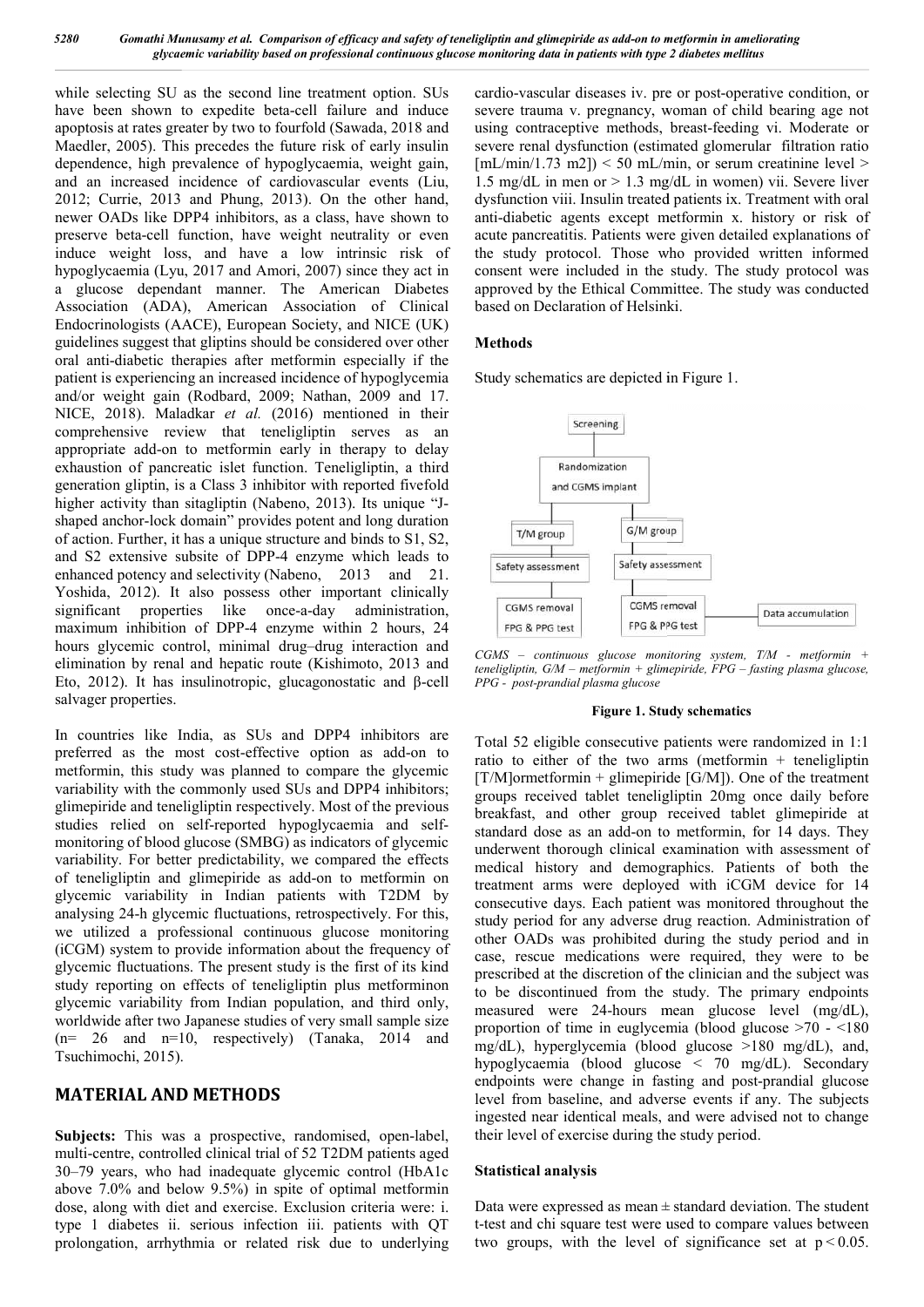Statistical analysis of data was performed using the Statistical Package for Social Sciences software, version 10.0 (SPSS, Chicago, IL, USA).

## **RESULTS**

The patient demographics are shown in table 1. Total 28 patients were analysed in T/M group and 24 patients in G/M group. The groups were comparable at baseline with respect to age and body mass index (BMI) (Table 1). Average 24-h blood glucose was higher in T/M group (174.79  $\pm$  25.93) compared to G/M group (159.73  $\pm$  36.37). As shown in Table 2, proportion of time spent in euglycemia was slightly higher in G/M group compared to T/M group, but difference was not statistically significant ( $p = 0.38$ ). Significantly higher proportion of time was spent in hypoglycemia in G/M group compared to T/M group ( $p = 0.04$ ). Numerically higher proportion of time was spent in hyperglycemia in T/M group compared to G/M group but the difference was not statistically significant ( $p = 0.06$ ). Table 3 shows the minimum and maximum blood glucose levels recorded in both groups during the entire study period.

Mean FPG and PPG were comparable at baseline between the groups (Table 4). There was significant reduction from baseline in FPG in G/M group (-23.88 mg/dL,  $p = 0.02$ ) at Day 14. Reduction in FPG from baseline at Day 14 in T/M group was not statistically significant  $(-15.33 \text{ mg/dl}, \text{ p} = 0.26)$ . Numerically, the decrease in FPG was less in T/M group than in G/M group but the difference was not statistically significant (p=0.66). There was greater reduction in PPG from baseline at Day 14 in T/M group (-27.16 mg/dL) compared to G/M group (-7.19 mg/dL) but the difference was not statistically significant ( $p = 0.53$ ).

#### **DISCUSSION**

Efficacy of anti-hyperglycemic interventions is often at odds with hypoglycemia. Previous studies relied on self-reported hypoglycaemia but the incidence of asymptomatic hypoglycemia went unrecognized. Glycemic variability (GV) is an endpoint which takes into account the intraday glycemic excursions including episodes of hyper and hypoglycaemia. These peaks and nadirs of glycemic levels are responsible for various microvascular and macrovascular complications in

| Table 1. Demographic characteristics of type 2 diabetes patients treated with teneligliptin or glimepiride as add-on to metformin |  |  |
|-----------------------------------------------------------------------------------------------------------------------------------|--|--|
|                                                                                                                                   |  |  |

| Parameters               | $T/MGroup (n=28)$ | $G/MGroup (n=24)$ | P Value |
|--------------------------|-------------------|-------------------|---------|
| Age (years)              |                   |                   | 0.55    |
| Mean $(\pm SD)$          | 58.59±08.75       | 56.96±10.44       | (NS)    |
| Range                    | $41.0 - 73.0$     | $32.0 - 73.0$     |         |
| BMI (Kg/m <sup>2</sup> ) |                   |                   | 0.72    |
| $Mean(\pm SD)$           | $25.63 \pm 02.87$ | $25.75 \pm 02.31$ | (NS)    |
| Range                    | $20.5 - 33.9$     | $21.6 - 31.7$     |         |
| Sex $(\% )$              |                   |                   | 0.30    |
| Male                     | 18 (64.3)         | 12(50.0)          | (NS)    |
| Female                   | 10(35.7)          | 12(50.0)          |         |

 *By Student t test, Chi - Square Test, NS = Not Significant*

#### **Table 2. Comparison of Average Blood Glucose, Proportion of Time in Euglycemia, Hyperglycemia and Hypoglycaemia in patients treated with T/M and G/M**

| Parameter                                                                 | <b>Treatment Groups</b> |           | P value      |
|---------------------------------------------------------------------------|-------------------------|-----------|--------------|
|                                                                           | T/M Group               | G/M Group |              |
| Proportion of Time in Euglycemia (%)                                      | 30.14                   | 34.14     | 0.38         |
| (blood glucose $>70 - 180$ mg/dL)                                         |                         |           | (NS)         |
| Proportion of Time in Hypoglycemia (%)<br>(blood glucose $\leq 70$ mg/dL) | 03.40                   | 10.04     | $*0.046$     |
| Proportion of Time in Hyperglycemia (%)<br>(blood glucose >180 mg/dL)     | 66.46                   | 55.82     | 0.06<br>(NS) |

 *By Student t test, NS = Not Significant, \*Significant*, *T/M - metformin + teneligliptin, G/M – metformin + glimepiride*

| Table 3. Comparison of Highest and Lowest Glucose Level Recorded (14 Days) |  |  |  |  |  |
|----------------------------------------------------------------------------|--|--|--|--|--|
|----------------------------------------------------------------------------|--|--|--|--|--|

|       | Parameter             | $T/M$ Group (mg/dL) | $G/M$ Group (mg/dL) |
|-------|-----------------------|---------------------|---------------------|
|       | Minimum Glucose Level |                     | 40                  |
|       | Maximum Glucose Level | 287                 | 320                 |
| _____ |                       | .                   |                     |

 *T/M - metformin + teneligliptin, G/M – metformin + glimepiride*

#### **Table 4. Comparison of Changes in Mean Fasting and Post-prandial Blood Glucose from Baseline**

| Visit          | <b>Fasting Blood Glucose</b><br>$(m/dL)$ (mean $\pm$ SD) |                         |              | Post-prandial Blood Glucose<br>$(m/dL)$ (mean $\pm$ SD) |                         |              |
|----------------|----------------------------------------------------------|-------------------------|--------------|---------------------------------------------------------|-------------------------|--------------|
|                | $T/M$ Group<br>$(n = 28)$                                | G/M Group<br>$(n = 24)$ | P value      | $T/M$ Group<br>$(n = 28)$                               | G/M Group<br>$(n = 24)$ | P value      |
| Baseline       | $154.17 + 51.17$                                         | $159.55 \pm 58.78$      | 0.89<br>(NS) | $191.99 + 59.37$                                        | $181.75 \pm 65.88$      | 0.75<br>(NS) |
| Day 14         | $145.14 + 38.10$                                         | $133.58 + 40.68$        |              | $172.35 + 51.99$                                        | $162.75 + 64.33$        |              |
| Change<br>from | $-15.33 \pm 54.31$                                       | $-23.88 \pm 41.26$      | 0.66         | $-27.16 \pm 64.30$                                      | $-07.19 \pm 78.45$      | 0.53         |
| baseline       | $(0.26)$ NS                                              | $*(0.02)$               | (NS)         | (0.054)                                                 | $(0.12)$ NS             | (NS)         |

 *By Student t test, \*Significant, NS = Not Significant, T/M - metformin + teneligliptin, G/M – metformin + glimepiride*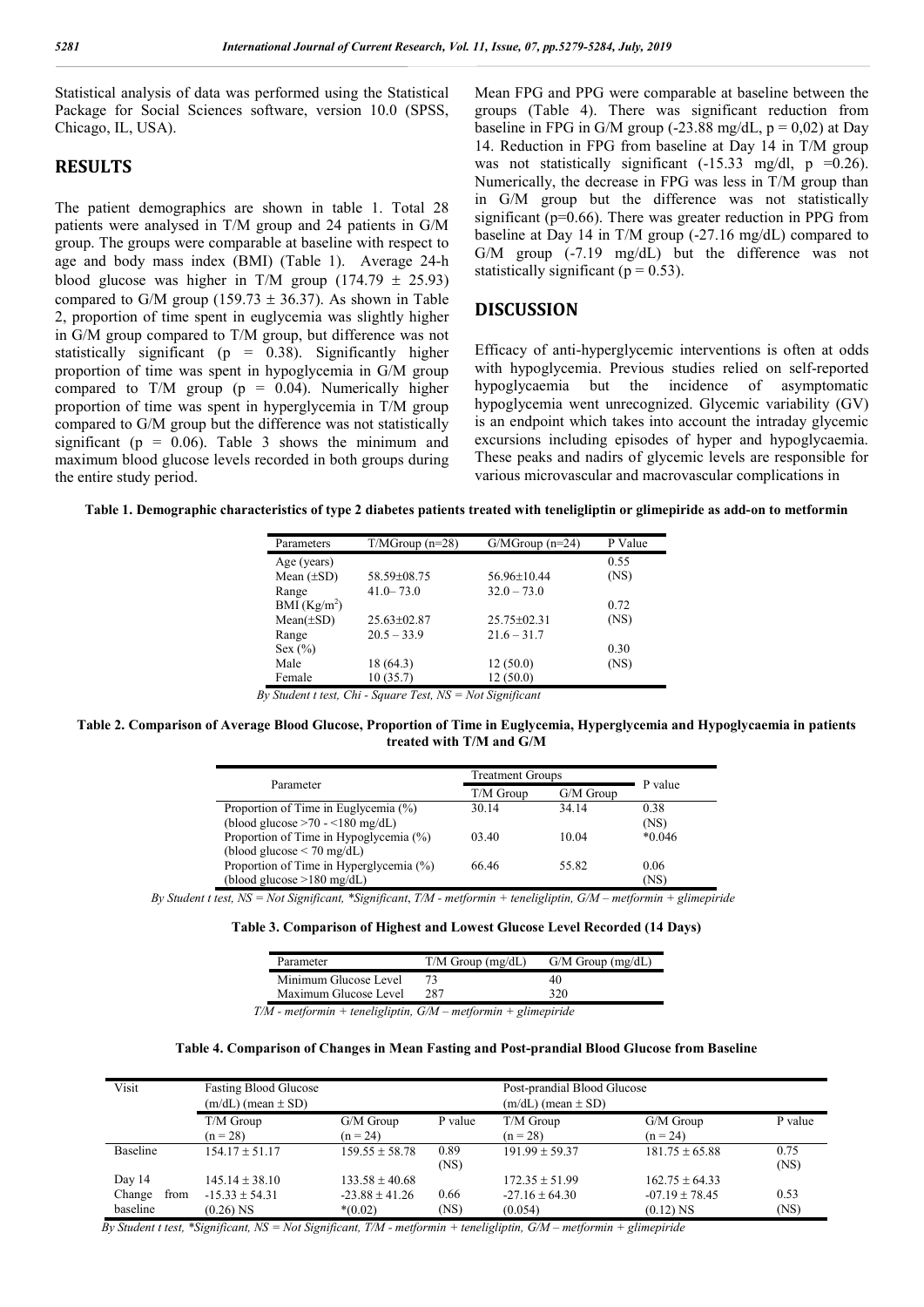Diabetes (Stratton, 2000; Raz, 2009; Kota, 2011 and Kota, 2012). Hence, accurate determination of blood glucose concentrations is a prerequisite for the development of more efficacious therapeutic interventions. The present study is one of the first studies from India reporting on professional CGM monitored 24-hour glucose levels over a period of 14 days as an efficacy endpoint of teneligliptin added to metformin. Professional CGMs can provide actionable information based on changing interstitial fluid glucose levels in a retrospective manner and highlight glycemic fluctuations and trends that would not have been identified with the conventional selfmonitoring of blood glucose alone. CGM has made the attainment of near-normal blood glucose concentrations an achievable goal and has also allowed the selection of lower target levels for mean glucose and HbA1c (Rodbard, 2017; Kesavadev, 2017 and Kesavadev, 2017). This has been further endorsed by the fact that CE (Conformite Europeenne) and US FDA (U S Food and Drug Administration) have recently approved CGM for adjustment of insulin dosages. Previous studies have been conducted in other ethnicities evaluating impact of gliptins on glycemic variability. As per Kim *et al*. (2013) the glucose-lowering effect of DPP-4 inhibitors appears to be greater in Asians compared with Caucasians. However, the impact on glycemic variability of DPP-4 inhibitors added to metformin need to be clarified in the Asian population. More so, Indians have a different meal pattern, physique and basal metabolic index compared to westerners and other Asians. Thus, this study answers an important research question.

In this study, the parameter of 'time in euglycemia' and 'time in hyperglycemia' were similar in both the groups, but 'time in hypoglycemia' was significantly lesser in T/M group than G/M group. It means that treatment with teneligliptin poses lesser risk of hypoglycemia to patients than treatment with glimepiride as add-on to metformin. At the end of 14 days, there was greater reduction in PPG in T/M group compared to G/M group. Our results are in agreement with other studies evaluating GV in T2DM patients receiving gliptins based on CGMS. A 4-week randomized, double-blind, prospective study by Kim *et al*.34 compared the effects of sitagliptin and glimepiride on glycemic change and 24-h blood glucose variability as add-on to metformin. They concluded that in terms of conventional glycemic parameters like HbA1C, the two groups were similar, but the marker of glycemic variability, mean amplitude of glycemic excursions (MAGE) decreased significantly in the sitagliptin group  $(4.9 \pm 1.0 \text{ to } 3.7)$  $\pm$  0.9 mmol/L, P<0.001), but no significant difference was observed in the G/M group  $(5.7 \pm 1.5 \text{ to } 5.0 \pm 1.4 \text{ mmol/L})$ ,  $P=0.175$ ).

In STABLE study which was a multicenter, randomized, active-controlled, open-label exploratory study conducted by Park S E *et al.* (2017), the effect of gemigliptin 50 mg (n = 24), sitagliptin 100 mg  $(n=23)$  or glimepiride 2 mg  $(n=22)$  as initial combination therapy with metformin on glycaemic variability was evaluated in 69 patients with HbA1c > 7.5%. The researchers found that after 12 weeks, the change in MAGE compared with baseline was significantly lower in the DPP-4 inhibitor groups compared with that in patients who received glimepiride. Similarly, in another study conducted by Scherbaum *et al.* (2008), there was a significant decrease in glucose Area Under Curve (AUC 0-2 h) after 2 year treatment with vildagliptin than in placebo group. Interestingly, the study had also showed better effects in FBG and PPG as well as improvement in β-cell function over 2 year treatment period in patients with T2DM. This additional benefit might be observed after long duration of administration. In a study conducted by Kesavadev *et al* (2017), in Asian Indians with T2DM, sitagliptin (100 mg) when compared to glimepiride (1-3 mg), bestowed beneficial effects to the patients in terms of achieving greater glycaemic control and also brought significant reductions in total daily dose of insulin required. bodyweight, BMI and hypoglycemic events. The results indicated that sitagliptin is a superior agent over glimepiride as an add-on to insulin-metformin therapy. The results of present study indicate that the teneligliptin is equivalent to glimepiride in terms of FPG, PPG values and 24-hour glycemic levels, but scores higher in terms of safety related to hypoglycaemia. This is further emphasized by the fact that significantly higher time was spent in hypoglycemia in G/M group compared to T/M group ( $p = 0.04$ ) and the lowest recorded glucose level was 40mg/dL, in T/M group and 73 mg/dL in G/M group. Further, the highest glucose excursion of 320 mg/dL was observed in G/M arm, while in T/M arm it was 287mg/dL. The average glucose level and percentage of time in target blood glucose levels were not significantly different among the two groups. The reason for this is that sulfonylurea's stimulation of insulin secretion is not strictly glucose dependent; they continue to stimulate insulin secretion even with falling glucose concentrations (Inzucchi, 2002). By contrast, teneligliptin inhibits the enzymatic degradation of glucagon-like peptide-1 (GLP-1), which in turn stimulates insulin secretion and inhibits glucagon release in a glucose-dependent fashion (Maedler, 2005). Similarly, comparable efficacy between gliptins and sulfonylureas when either is added to metformin has been proved in different meta-analyses. In terms of safety related to risk of hypoglycemia, cardiovascular events, and weight gain, gliptins score over sulfonylureas when used both as monotherapy or as add-on to ongoing metformin therapy (Ou, 2015). It is notable that teneligliptin also significantly decreased PPG in a short period of two week of administration in T2DM patients maintained only on metformin. Similarly, a Japanese study44 had shown that once daily teneligliptin administration for 3 days significantly lowered PPG and FPG levels, 24 h mean blood glucose levels, standard deviation of 24 h glucose levels and MAGE without hypoglycemia. The ideal approach for T2DM management should be well rounded taking not only glycemic control into consideration, but also early preservation of isletfunction and providing a flat glycemic profile round the clock, a strategy currently used to delay progression of a T2DM. Given these properties, teneligliptin serves as an appropriate add-on to metformin early in therapy to delay exhaustion of pancreatic isletfunction (Maladkar, 2016).

Strengths and Limitations of the study: This study has certain limitations which should be considered when reviewing the results. First, the number of subjects enrolled was relatively small. However, the number of subjects is similar to some of the previous studies (Mori, 2011; Osonoi, 2014 and Kim, 2013), evaluating glucose fluctuations affected by antidiabetic drugs using CGM. Therefore, 24 and 28 patients in both arms respectively might be enough to verify the effects of teneligliptin on glucose fluctuation using CGM in present study. Secondly, data were collected only for duration of two weeks, so there are limitations in commenting on durability of the treatment. Lastly, metformin dosing was as per the treating physician's discretion, and overall efficacy may be impacted by the aggressiveness of the use of either drug. However, the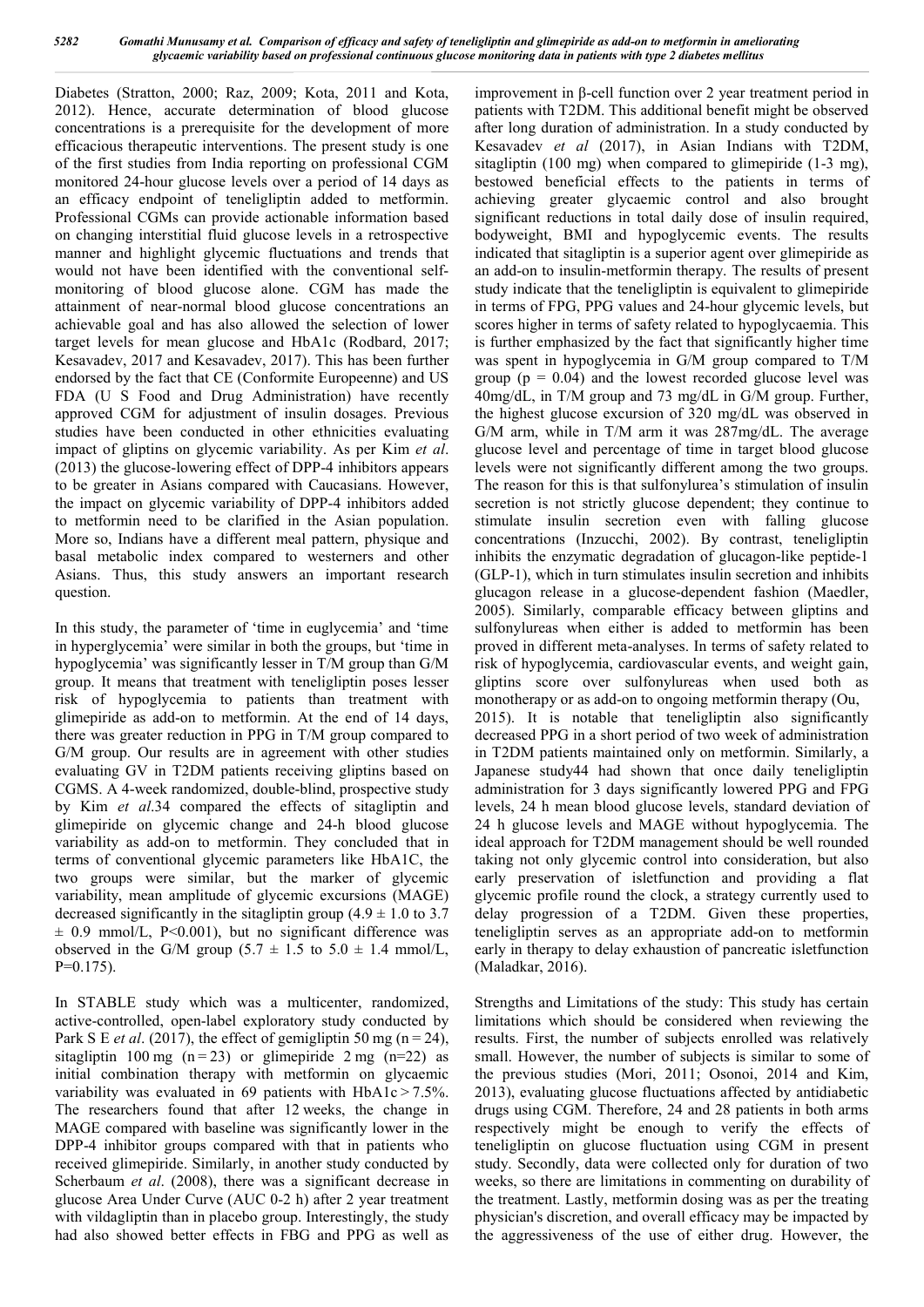differential dosing reflects every day clinical use and suggests how patients will be treated outside of a research study.

Future Prospects: It should be noted that the limitations of our study include the small number of cases and the short duration of the period of investigation. Thus, for future studies, the durability of effects of the combination of teneligliptin with metformin needs to be explored as well as more detailed mechanistic studies need to be undertaken, vis-a-vis glucagon secretion, prandial lipid levels and insulin sensitivity.

#### **Conclusion**

To attain good "quality" of glucose control with reduced glycemic variability is a new end point on which modern T2DM therapies are being assessed. Our study has demonstrated that teneligliptin, when used as part of dual therapy with metformin, offers the potential for additional benefit accruing from reduced glycemic variability and the patients spend lesser time in hyperglycemia or hypoglycaemia. We conclude that teneligliptin added to metformin offers a flatter glycemic profile with low within-day variability, allowing a more predictable glycemic control. This effect was seen rapidly after administration of teneligliptin. Thus, teneligliptin added to metformin emerges as a safe, tolerable and effective treatment in management of patients with type 2 diabetes, on more stringent criteria of glycemic variability.

#### **Acknowledgement**

Authors would like to thank Clinical Operations team of Wockhardt Pharmaceuticals for data compilation and analysis.

#### **Funding –** None.

**Conflict of Interest –** None.

#### **Key Points**

- Teneligliptin with metformin ensures good quality of glucose control with reduced glycemic variability in T2DM patients.
- Teneligliptin offers a more predictable glycemic control as compared to glimepiride.
- Teneligliptin added to metformin emerges as a safe, tolerable and effective treatment in management of patients with T2DM, on more stringent criteria of glycemic variability.

## **REFERENCES**

- American Diabetes Association. Standards of medical care in diabetes - 2010. *Diabetes Care*. 33(Suppl 1): S11–S61. 2010.
- Amori RE, Lau J, Pittas AG. Efficacy and safety of incretin therapy in type 2 diabetes: systematic review and metaanalysis. JAMA. 2007; 298:194–200. doi: 10.1001/ jama.298.2.194.
- Consoli A, Gomis R, Halimi S, Home PD, Mehnert H, Strojek K, *et al*. Initiating oral glucose-lowering therapy with metformin in type 2 diabetic patients: an evidence-based strategy to reduce the burden of late-developing diabetes complications. *Diabetes Metab*. 2004;30:509-16.
- Currie CJ, Poole CD, Evans M, Peters JR, Morgan CL. Mortality and other important diabetes-related outcomes with insulin vs other antihyperglycemic therapies in type 2 diabetes. *J Clin EndocrinolMetab*. 2013;98(2):668–77. doi: 10.1210/jc.2012-3042.
- Deacon CF, Lebovitz HE. Comparative review of dipeptidyl peptidase-4 inhibitors and sulphonylureas. *Diabetes ObesMetab.* 2016;18(4):333–347.
- Eto T, Inoue S, Kadowaki T. Effects of once-daily teneligliptin on 24-h blood glucose control and safety in Japanese patients with type 2 diabetes mellitus: a 4-week, randomized, double-blind, placebo-controlled trial. *Diabetes ObesMetab*. 2012;14(11):1040–1046.
- Foroutan N, Muratov S, Levine M. Safety and efficacy of dipeptidyl peptidase-4 inhibitors vs sulfonylurea in metformin-based combination therapy for type 2 diabetes mellitus: systematic review and meta-analysis. *Clin Invest Med.* 2016; 39(2):E48–E62.
- IDF Diabetes Atlas. 6th ed. International Diabetes Federation; 2015
- IDF. IDF Diabetes Atlas. 8th Edn. Brussels, Belgium: International Diabetes Federation; 2017.
- Inzucchi SE. Oral antihyperglycemic therapy for type 2 diabetes: scientific review. JAMA. 287:360–372. 2002.
- Karagiannis T, Paschos P, Paletas K, Matthews DR, Tsapas A. Dipeptidyl peptidase-4 inhibitors for treatment of type 2 diabetes mellitus in the clinical setting: systematic review and meta-analysis. *BMJ.* 2012;344:e1369.
- Kesavadev J, Pillai PB, Shankar A, Krishnan G, Jothydev S. Sitagliptin 100 mg vs glimepiride 1-3 mg as an add-on to insulin and metformin in type 2 diabetes. Endocrine connections. 2017 Oct 5:EC-17..
- Kesavadev J, Ramachandran L, Krishnan G. Glucose monitoring technologies - complementary or competitive? Role of continuous glucose monitoring versus flash glucose monitoring versus self-monitoring of blood glucose. *Journal of Diabetology*. 2017;8(3):61-7.
- Kesavadev J, Vigersky R, Shin J, Pillai PBS, Shankar A, Sanal G, *et al*. Assessing the Therapeutic Utility of Professional Continuous Glucose Monitoring in Type 2 Diabetes Across Various Therapies: A Retrospective Evaluation. Adv Ther. 2017;34(8):1918-27
- Kim HS, Shin JA, Lee SH, *et al*. A comparative study of the effects of a dipeptidyl peptidase-IV inhibitor and sulfonylurea on glucose variability in patients with type 2 diabetes with inadequate glycemic control on metformin. *Diabetes Technol Ther* 2013;15:810–816.
- Kim HS, Shin JA, Lee SH, Kim ES, Cho JH, Son HY, *et al*. A comparative study of the effects of a dipeptidyl peptidase-IV inhibitor and sulfonylurea on glucose variability in patients with type 2 diabetes with inadequate glycemic control on metformin. *Diabetes Technol Ther.* 2013 Oct;15(10):810-6.
- Kim YG, Hahn S, Oh TJ, Kwak SH, Park KS, Cho YM. Differences in the glucose-lowering efficacy of dipeptidyl peptidase-4 inhibitors between Asians and non-Asians: a systematic review and meta-analysis. *Diabetologia.* 2013; 56: 696–708.
- Kishimoto M. Teneligliptin: a DPP-4 inhibitor for the treatment of type 2 diabetes. *Diabetes Metab Syndr Obes*. 2013;6:187–195.
- Kota SK, Kota SK, Jammula S, Panda S, Modi KD. Effect of diabetes on alteration of metabolism in cardiac myocytes: therapeutic implications. *Diabetes Technol Ther.* 2011;13:1155–60.
- Kota SK, Meher LK, Jammula S, Kota SK, Krishna SV, Modi KD. Aberrant angiogenesis: The gateway to diabetic complications*. Indian J Endocrinol Metab*. 2012; 16:918– 30.